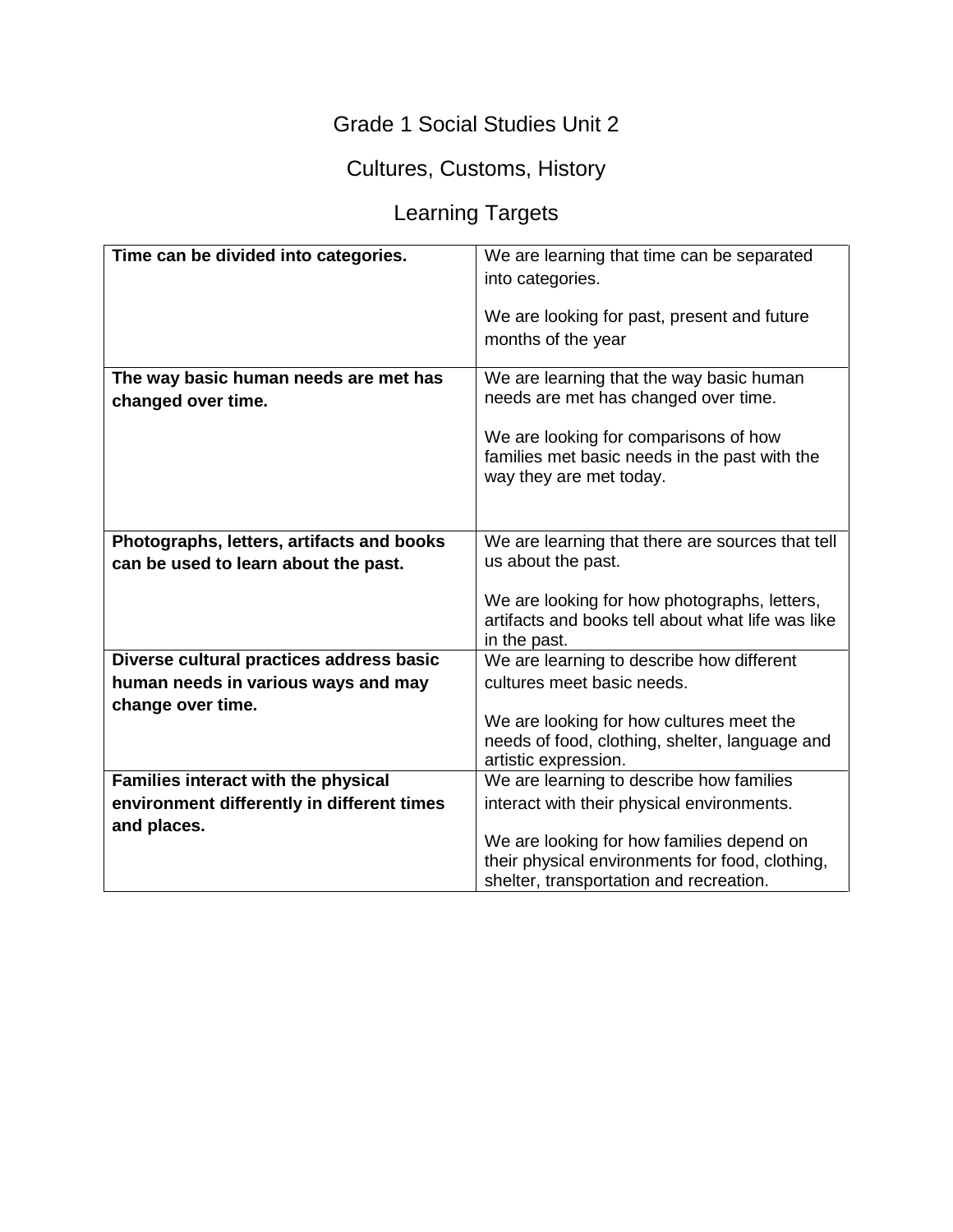#### Grade 1 Social Studies Unit 3

## Maps

# Learning Targets

| Time can be divided into categories.                                                                                                                                 | We are learning that time can be<br>separated into categories.<br>We are looking for:<br>past, present and future.<br>months of the year |
|----------------------------------------------------------------------------------------------------------------------------------------------------------------------|------------------------------------------------------------------------------------------------------------------------------------------|
| Maps can be used to locate and<br>identify places.                                                                                                                   | We are learning to use maps.                                                                                                             |
|                                                                                                                                                                      | We are looking for familiar places in<br>our classroom, school, or<br>neighborhood.                                                      |
| Places are distinctive because of<br>their physical characteristics<br>(landforms and bodies of water) and<br>human characteristics (structures<br>built by people). | We are learning that places are<br>different because of their physical<br>and human characteristics.                                     |
|                                                                                                                                                                      | We are looking for landforms and<br>bodies of water (physical) and<br>structures built by people (human).                                |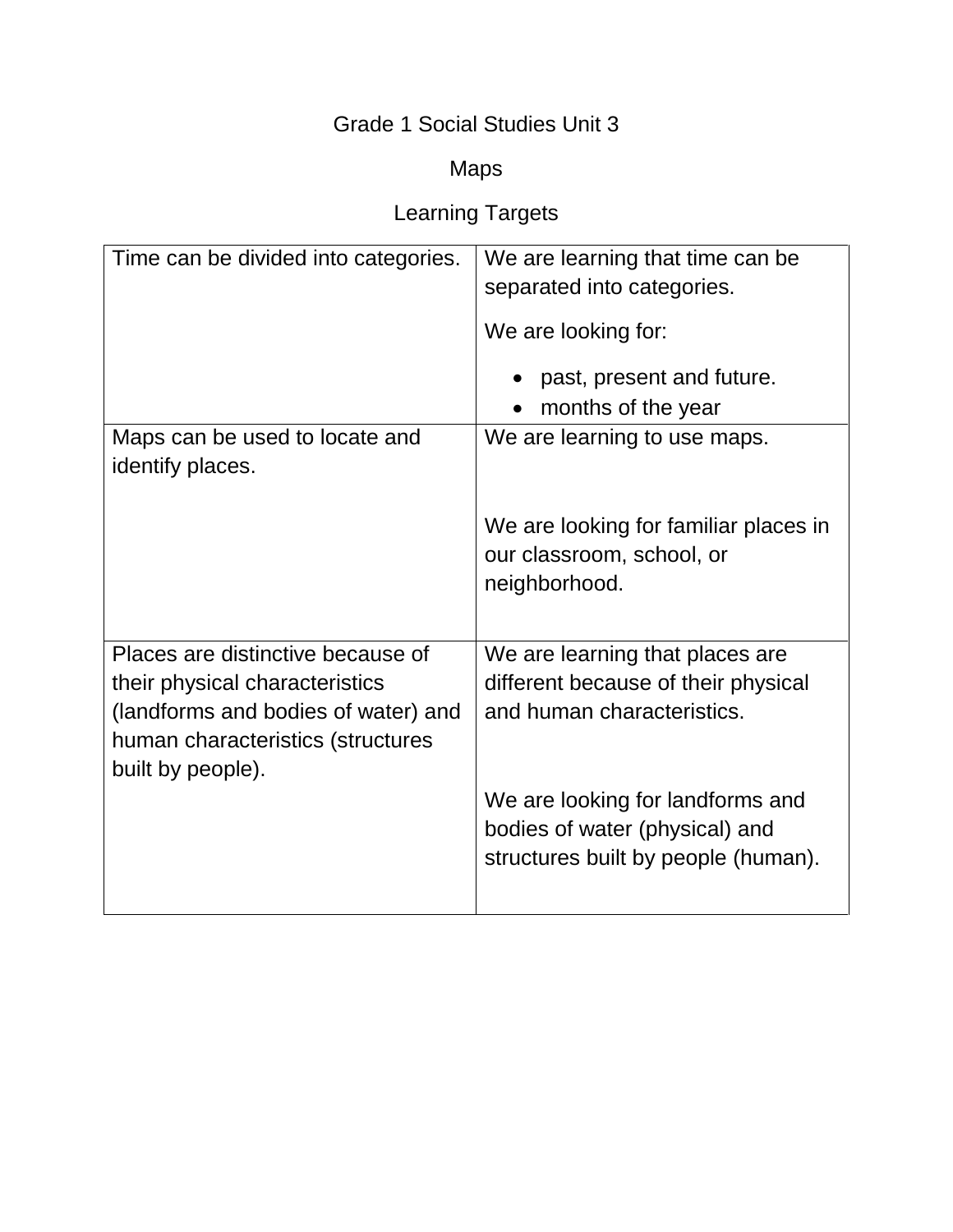| <b>Grade 1 Social Studies Unit 1</b>                                                                                              |                                                                                                                                                            |  |
|-----------------------------------------------------------------------------------------------------------------------------------|------------------------------------------------------------------------------------------------------------------------------------------------------------|--|
| Learning Targets                                                                                                                  |                                                                                                                                                            |  |
| Rules exist in different settings. The<br>principle of fairness should guide<br>rules and the consequences for<br>breaking rules. | We are learning that rules exist in<br>different settings.<br>We are looking for how rules are the<br>same and different in different<br>places.           |  |
|                                                                                                                                   | We are learning that rules and<br>consequences need to be fair.<br>We are looking for fair rules and<br>actions for each setting.                          |  |
| Time can be divided into categories<br>(e.g., months of the year, past,<br>present and future)                                    | We are learning that time can be<br>separated into categories.<br>We are looking for:<br>past, present and future.<br>months of the year                   |  |
| Collaboration requires group<br>members to respect the rights and<br>opinions of others.                                          | We are learning to work in a group.<br>We are looking for how members of<br>a group work together and show<br>each other respect.                          |  |
| Individuals are accountable for their<br>actions.                                                                                 | We are learning that people are<br>accountable for their actions.<br>We are looking for how people<br>accept personal responsibility for<br>their choices. |  |